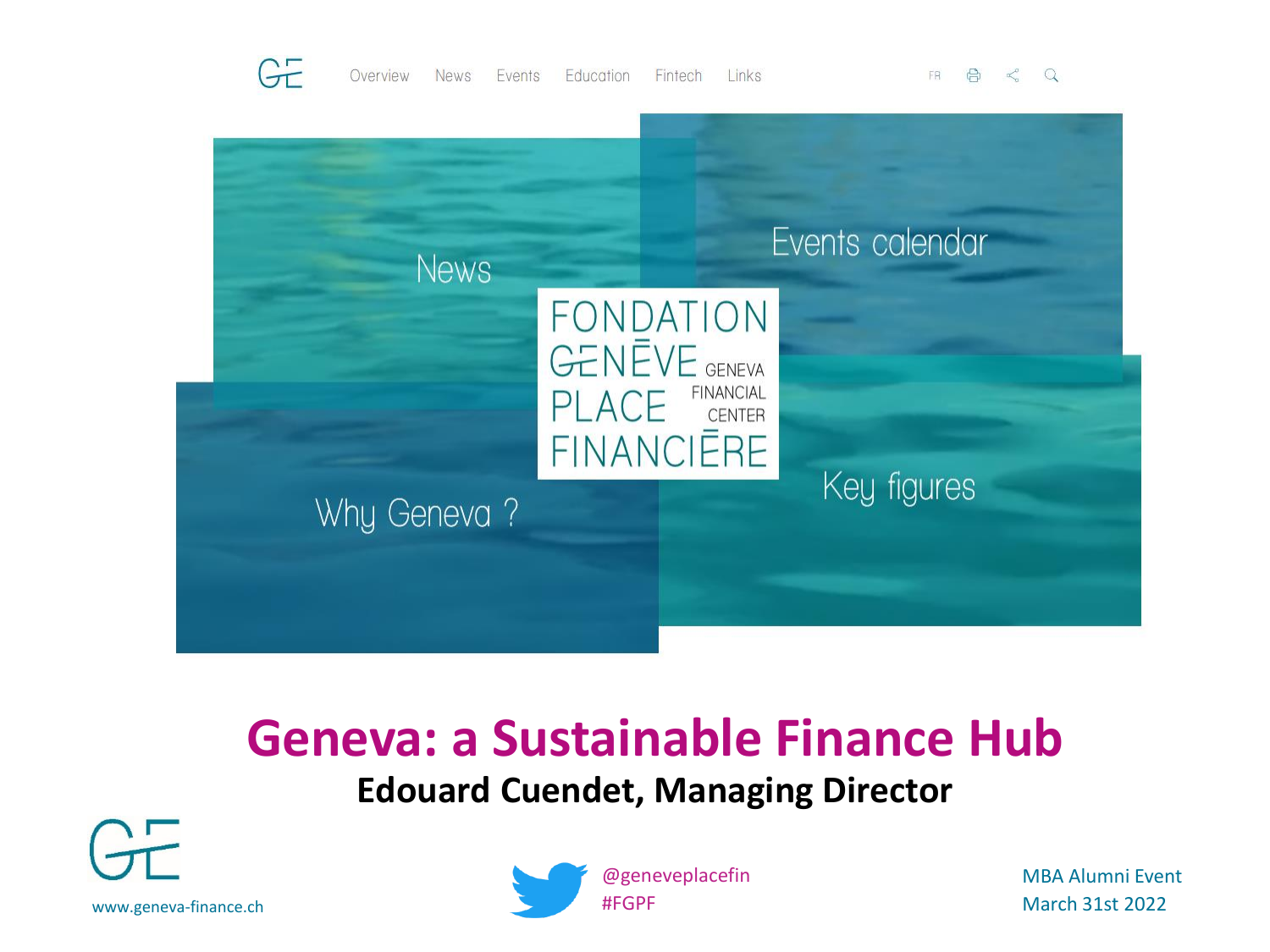# Facts & Figures







3,200 companies 35,600 employees

13% Contribution to the Geneva State GDP

www.geneva-finance.ch

@geneveplacefin #FGPF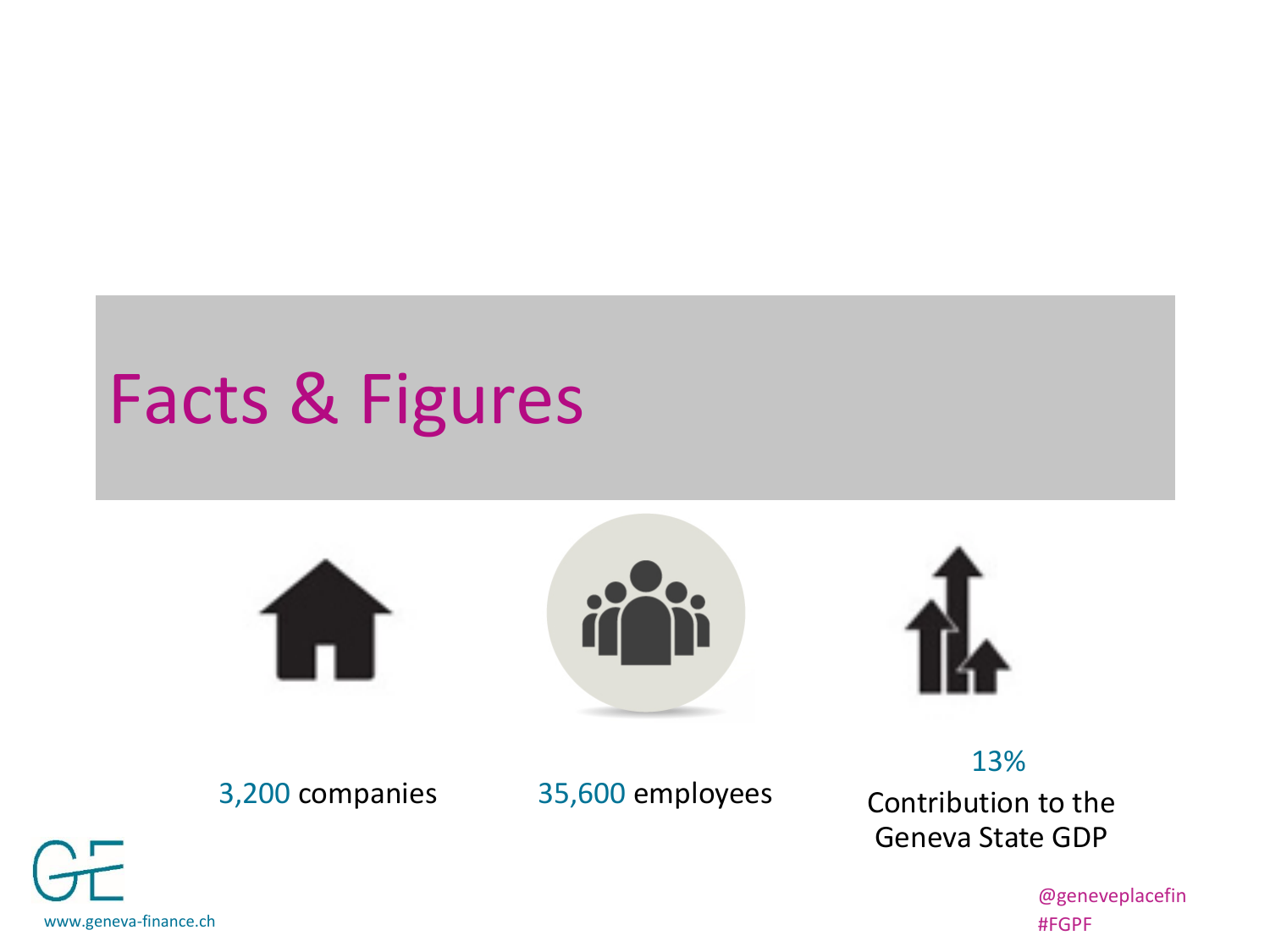### Classification of Geneva Banks

|                                        | Number of banks | <b>Employees</b> |
|----------------------------------------|-----------------|------------------|
| <b>Cantonal bank</b>                   | 1               | 737              |
| Big banks                              | 2               | 1'818            |
| Raiffeisen banks                       | 5               | 205              |
| <b>Commercial and investment banks</b> | 22              | 7'315            |
| Other banking institutions             | 6               | 114              |
| Foreign-controlled banks               | 51              | 7'022            |
| <b>Private bankers</b>                 | 1               | 141              |
| Representations of foreign banks       | 3               | 12               |
| <b>Swiss National Bank</b>             | 1               | $\overline{2}$   |
|                                        | 92              | 17'366           |

 $\mathbf{L}$ 

 $\mathbb{I}$ 

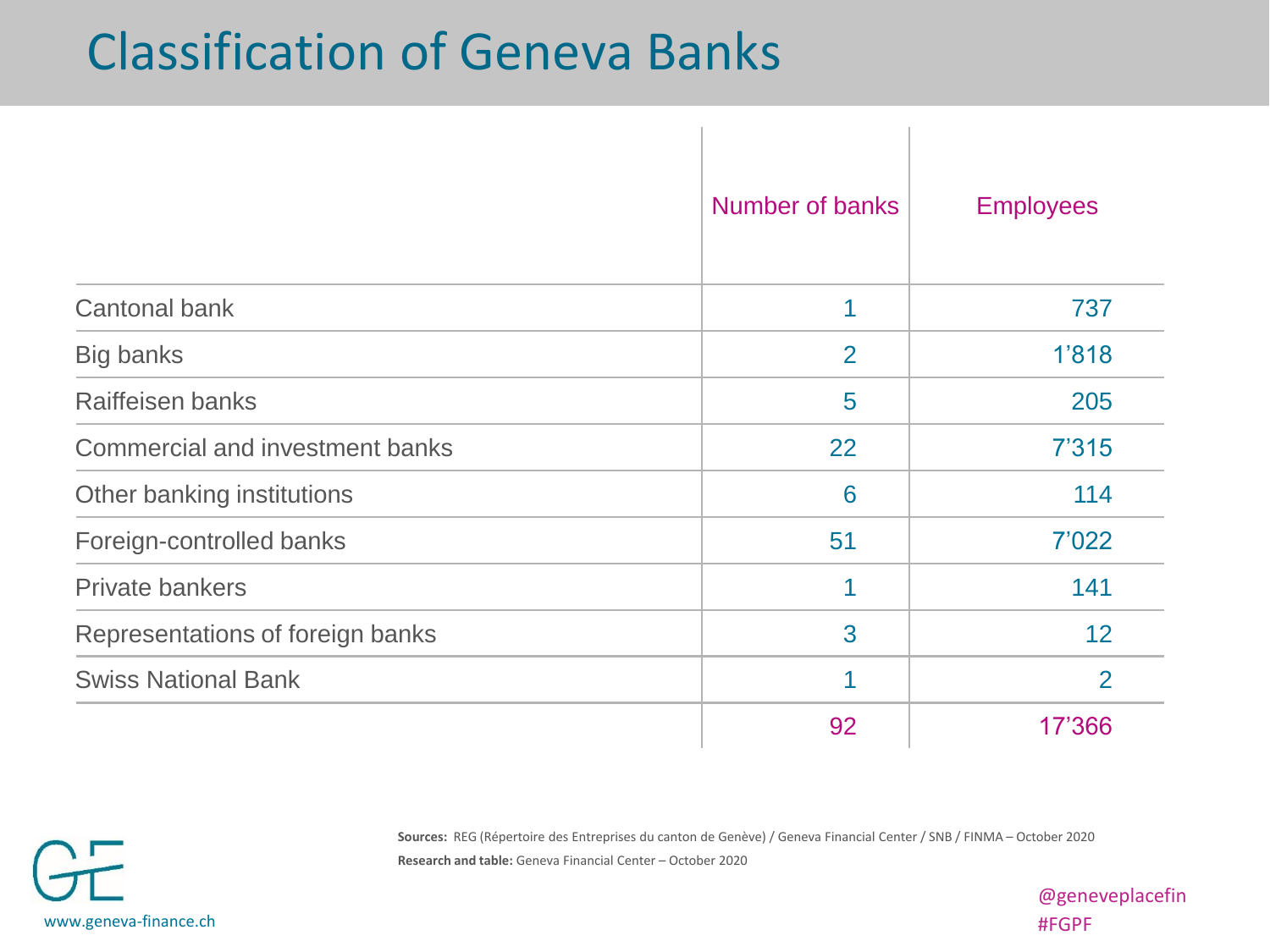## Number of employees in the Geneva Financial Center

|                                 | Companies | <b>Jobs</b> |
|---------------------------------|-----------|-------------|
| <b>Banks</b>                    | 92        | 17'366      |
| Independent asset managers      | 572       | 3'008       |
| <b>Financial intermediaries</b> | 819       | 4'269       |
| Insurance companies             | 282       | 2'734       |
| <b>Fiduciaries</b>              | 950       | 4'739       |
| <b>Lawyers &amp; Notaries</b>   | 507       | 3'501       |
| <b>Total</b>                    | 6'856     | 35'617      |

**Sources:** REG (Répertoire des Entreprises du canton de Genève) / Geneva Financial Center / SNB / FINMA – October 2020 **Research and table:** Geneva Financial Center – October 2020

www.geneva-finance.ch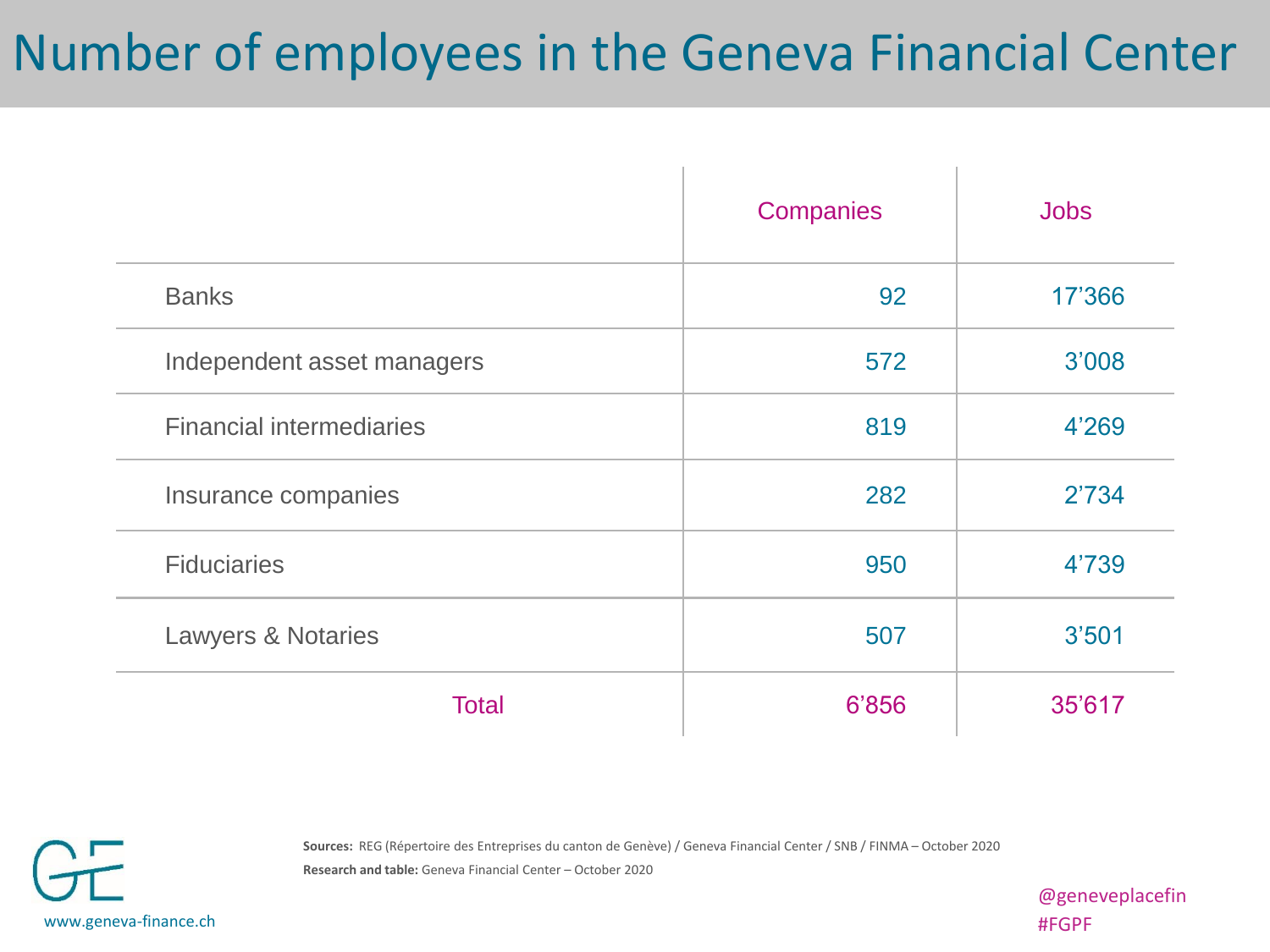#### Growth in the contribution of the financial sector\* to Geneva state GDP (including IGOs)



**\*** NOGA codes 64 to 66: financial activities and insurances

\*\* nominal value, including intergovernmental organizations, before "taxes minus subsidies" adjustments

**Sources:** Institut CREA, University of Lausanne – July 2020

**Graph and research:** Geneva Financial Center – July 2020 **and Straph and Test and American** Center – July 2020

#FGPF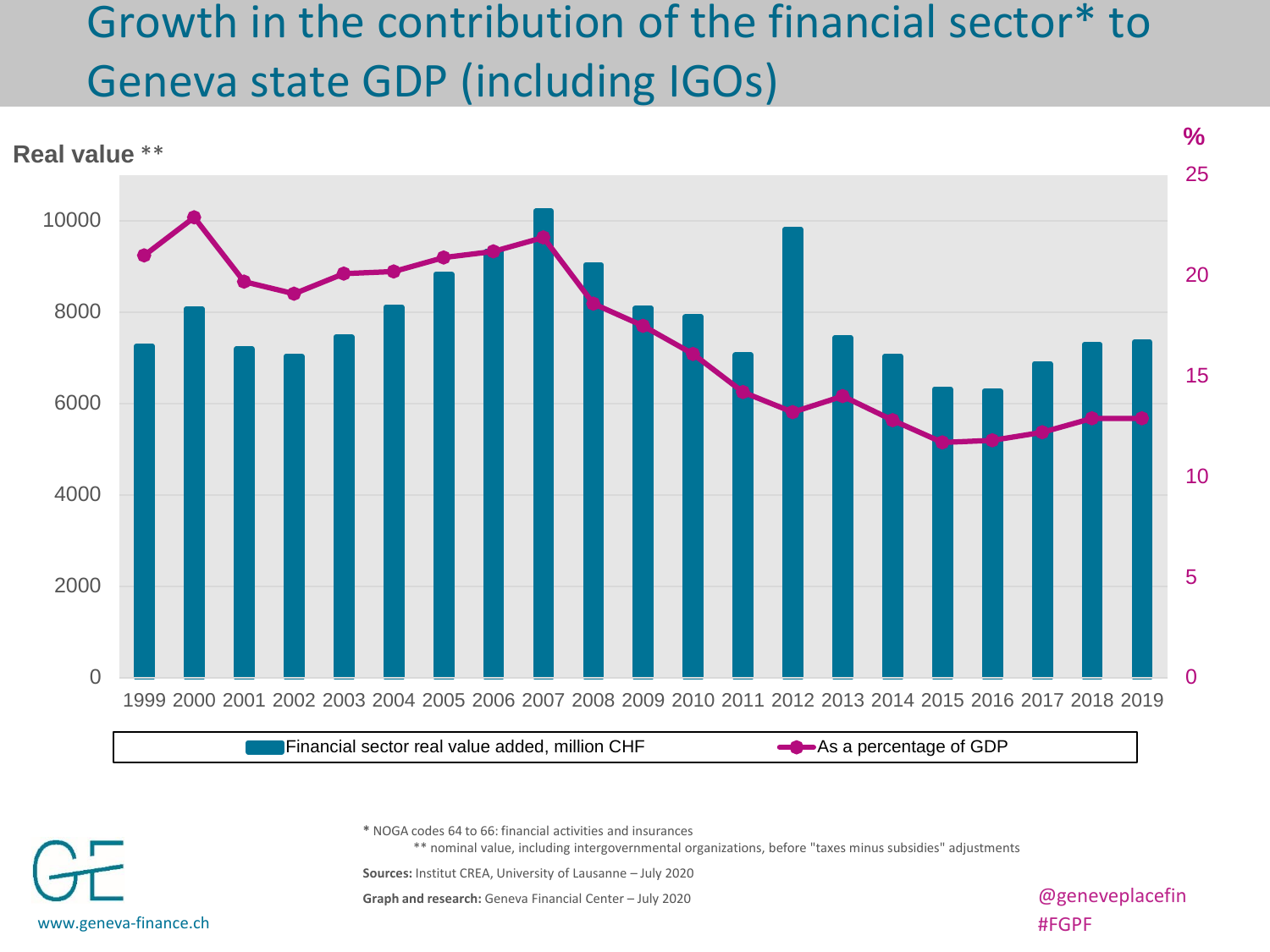### Swiss Banking : A long-time leader

#### Assets under management in Switzerland by customer origin



Chart: Swiss Bankers Association . Source: Swiss National Bank (SNB)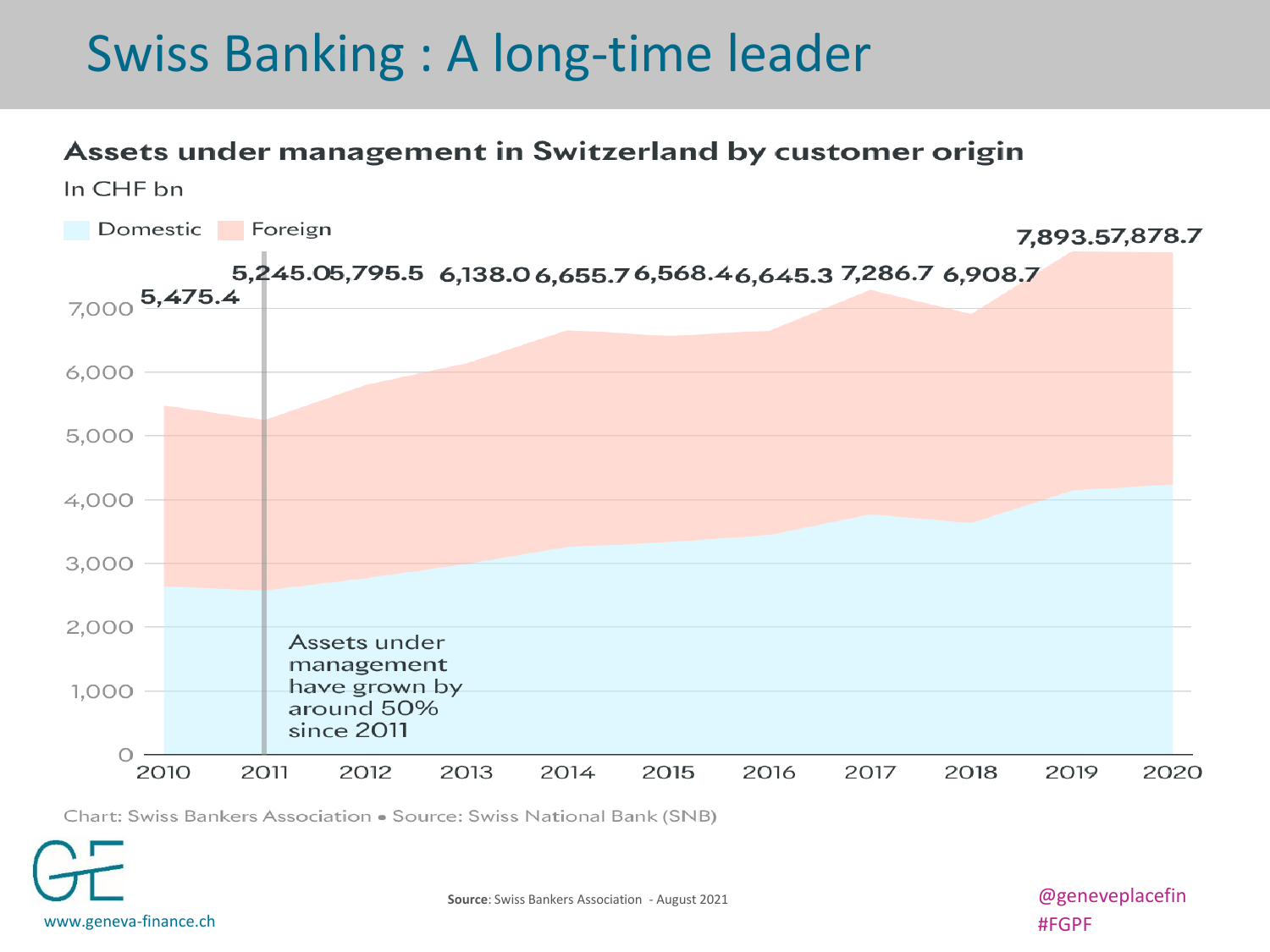### Sustainable Finance: an opportunity





@geneveplacefin #FGPF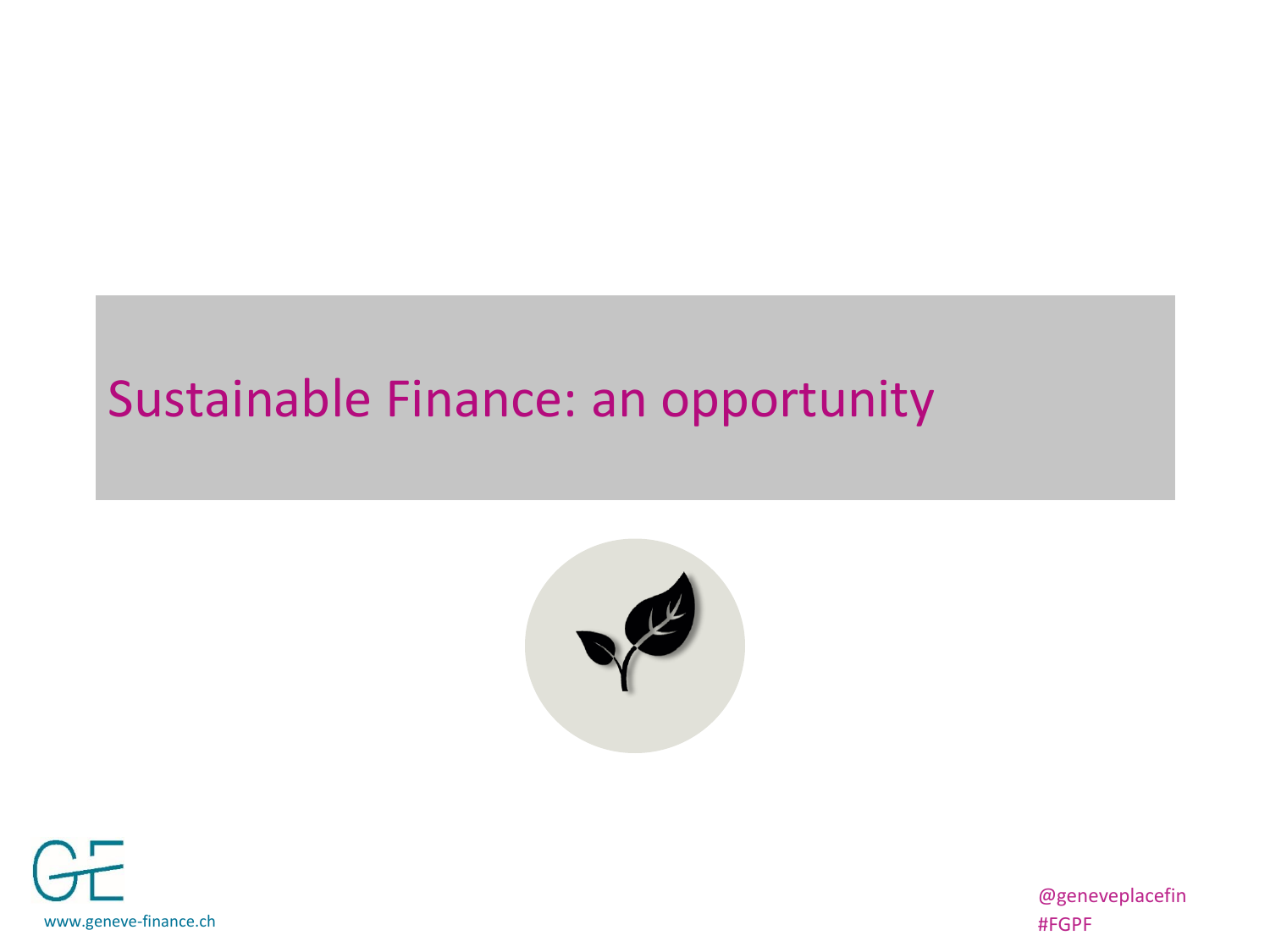#### **Commitment**

- Geneva financial centre : **transition** to a more resilient and sustainable economy
- **Directing financial flows** to sustainable activities : transform markets and foster the emergence of new economic models
- Sustainable finance : **driver of growth** and **powerful differenciator** from other financial centres
- Many financial institutions have signed the **United Nations Principles for Responsible Investment**.
- **Swiss Sustainable Finance (SSF)** : sustainable investments as a share of total assets under management grew 31% between 2019 and 2020 to CHF 1,520 billions.

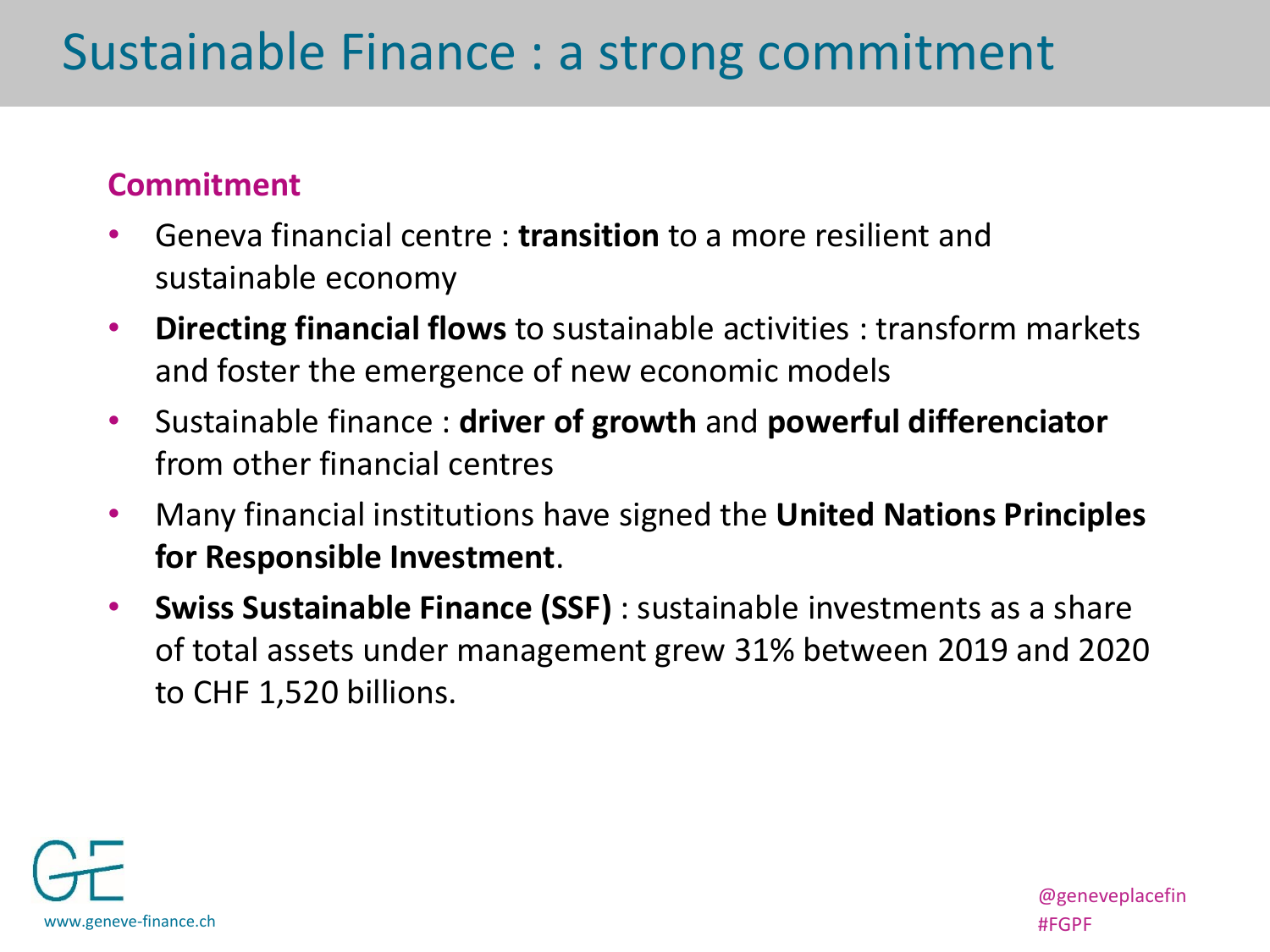## A wide range of sustainable solutions and products

#### **Ambitious strategies**

- **Sustainability**: from investment selection to credits and financing, and from capital markets to securities emissions.
- **Best-in-classe strategy**: identify the most sustainable and responsible companies in each sectors
- **Inclusion or integration strategies**: invest in companies with a proven social or environmental impact
- **Impact investing**: directs capital to companies with products or services that aim to address social or environmental issues
- **Exclusion strategy**: remove companies that fail to meet certain ESG criteria from investment portfolios
- **Engagement approach**: by using their vote, joining a coalition of investors or engaging in constructive dialogue with management, investors can push companies that fall shor of expecations to change their behaviour and improve their impact



@geneveplacefin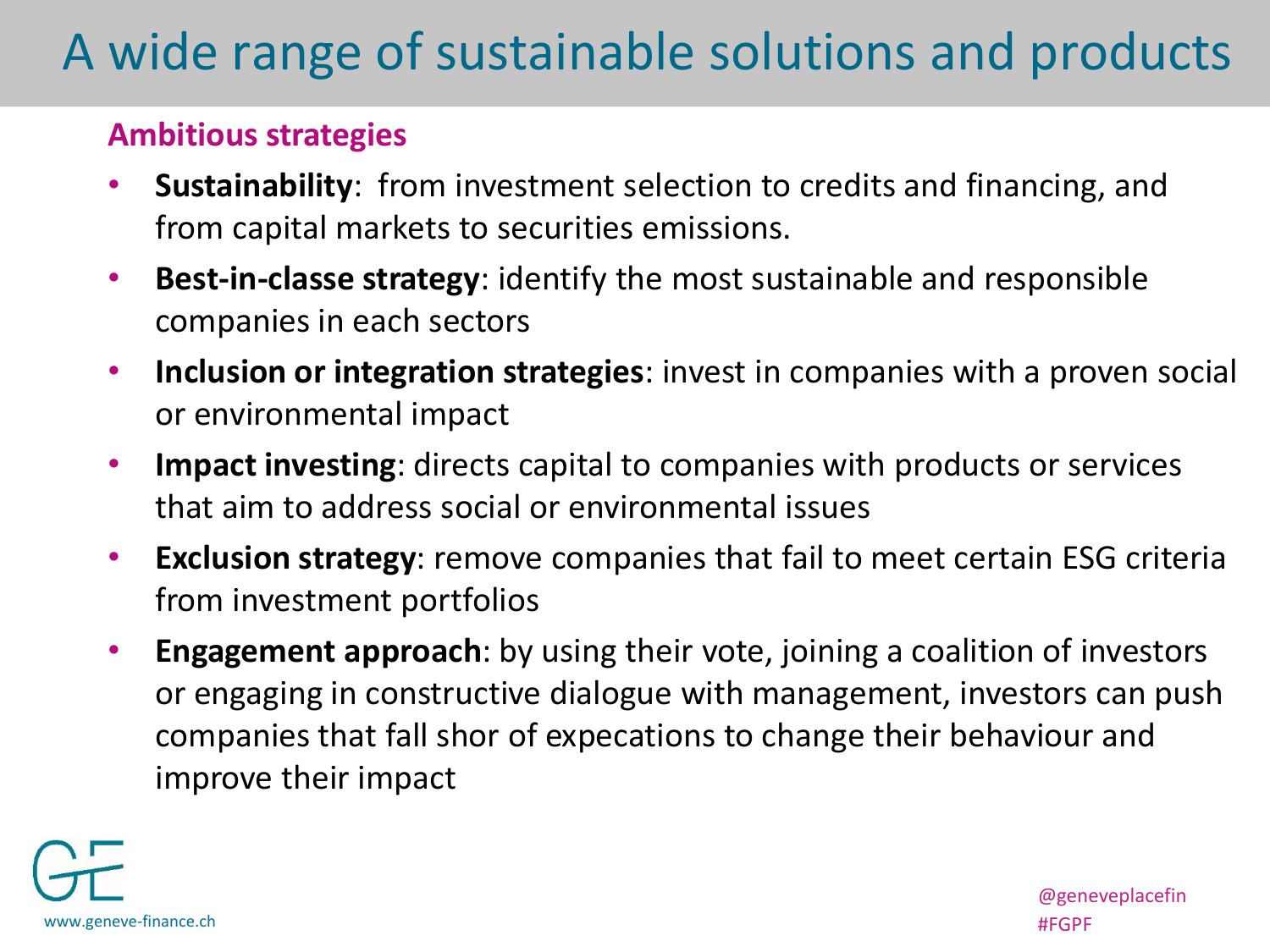## The legal and tax framework

#### **Focus on incentives, not coercion**

- **Regulation and taxation:** development of new sustainable financial products
- **Standardising rules and definitions :** compare different products in term of sustainability and avoid Greenwashing
- **EU sustainability Action Plan and Taxonomy** : Switzerland should not reinvent the wheel !
- **Swiss financial industry associations** : Guidelines, Recommandations and Selfregulation by the Swiss Bankers Association (SBA) and the Asset Management Association Switzerland (AMAS)
- **Stamp duty and withholding tax** : major obstacle to the development of sustainable finance, especially for institutional investors.
- **Green bonds**: 2020, Switzerland issued green bonds for a value of CHF 18 billion (57 bonds listed). In Luxemburg green bonds represent 500 billion euros (1,000 bonds listed).



@geneveplacefin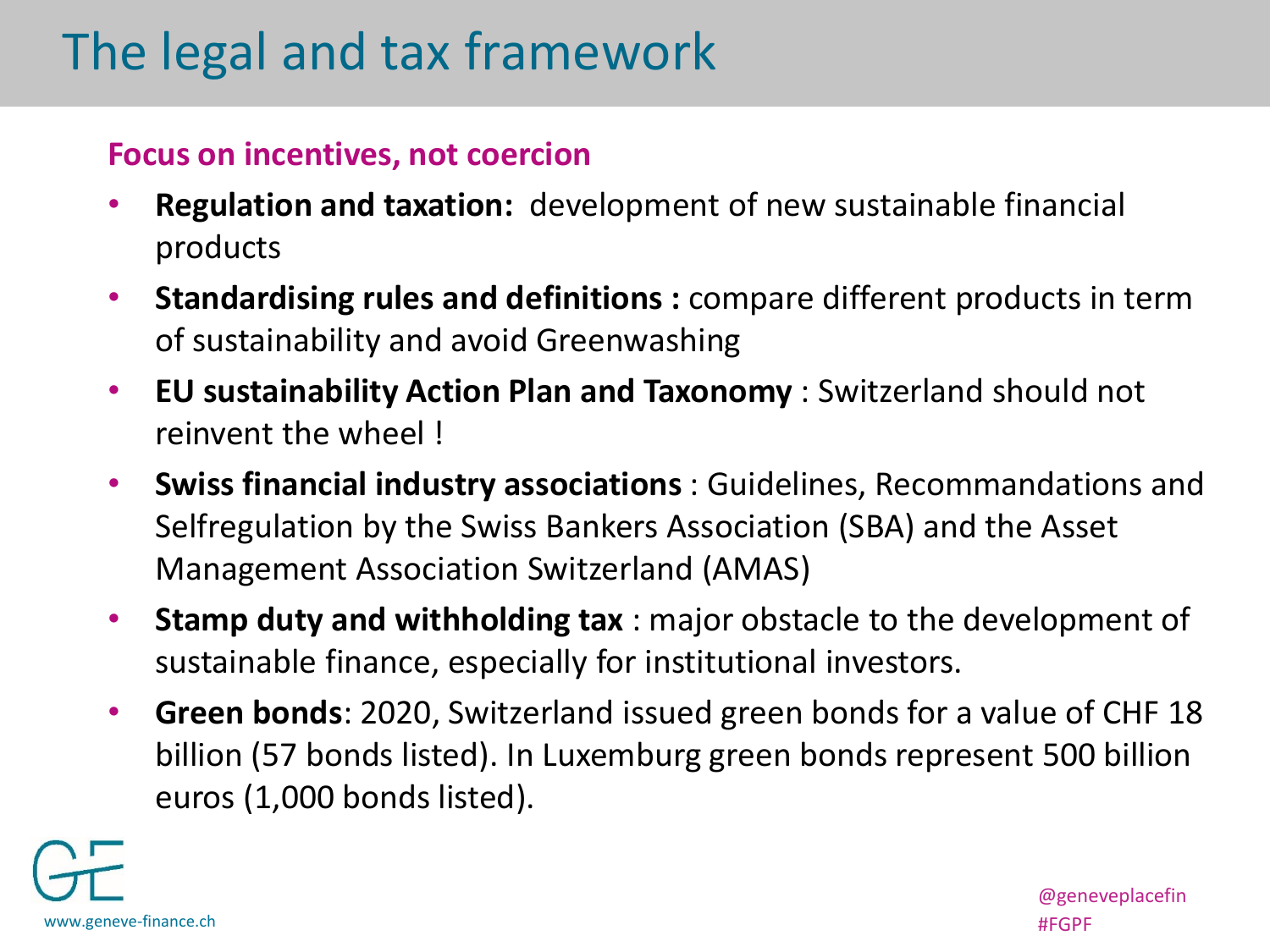## Education: a key issue

#### **Sustainability must be integrated into educational programs**

Opportunities for current employees as well as for young people entering the profession

- **Revision of secondary professional education:** modules on sustainable finance added to the Federal Certificat of Proficiency (CFC) in Commercial Business/Banking Sector
- **Haute école de gestion de Genève (HEG) :** Certificate of Advanced Studies (CAS) in Sustainable Finance
- **University of Geneva:** has offered a course on sustainable finance since 2011, as well as a graduate certificate in social responsibility and nonprofits
- **Institut Supérieur de Formation Bancaire (ISFB):** Certificate in Sustainable investment
- **SAQ Client Advisor Certificate:** the industry standard, will include sustainability in the program

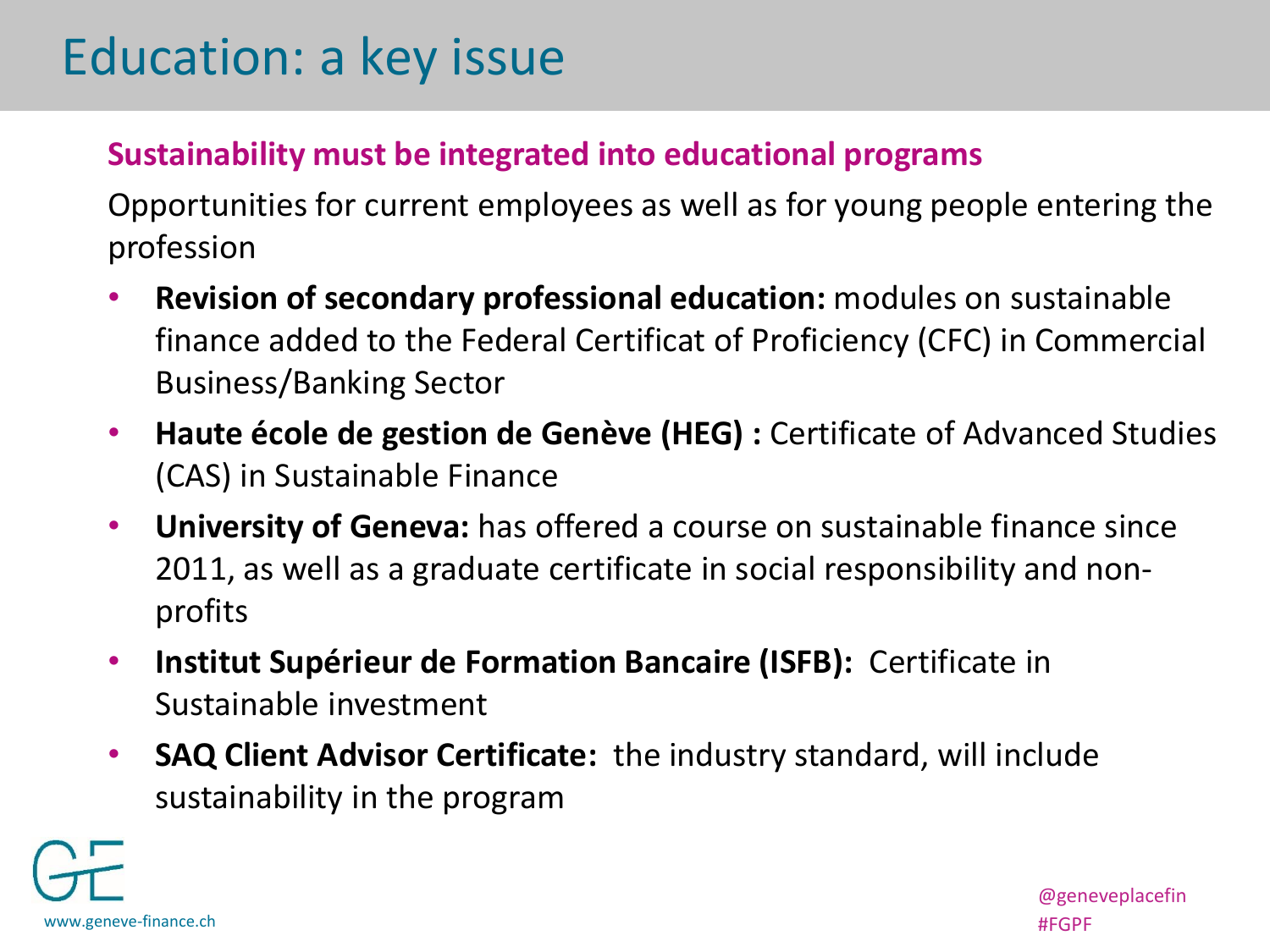### Geneva: a unique ecosystem



www.geneve-finance.ch #FGPF

@geneveplacefin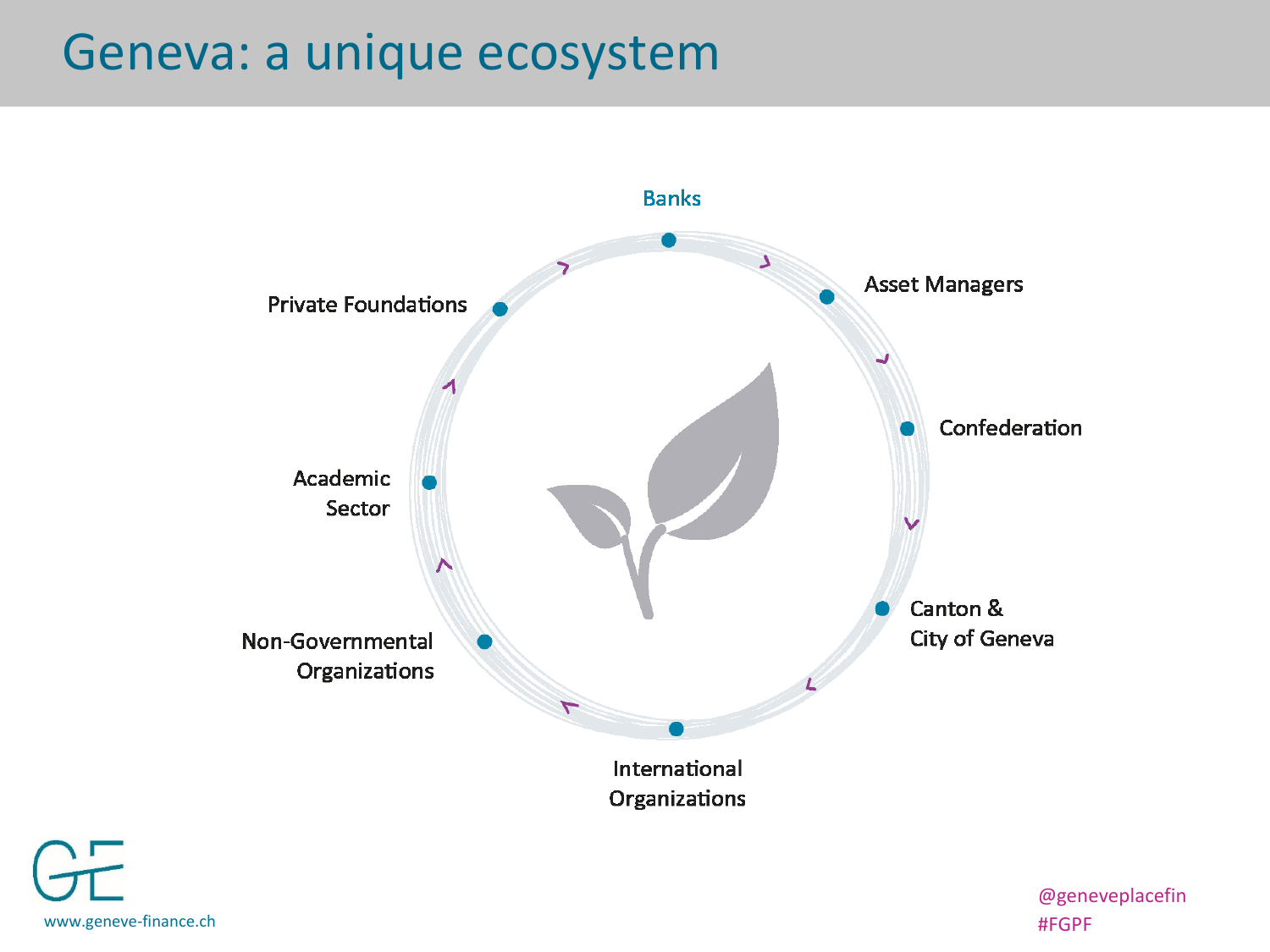#### Finance durable : fédérer les acteurs de l'écosystème



• Geneva is home to the Sustainable Development Goals, the UN's agenda to address the 17 challenges facing our world



- In 2019, the Geneva sustainable finance community organised the first edition of the Building Bridges Summit
- To foster connections between the international organisations on the right bank and the financial centre on the left bank

• Second edtion in 2021 and third one in Autumn 2022